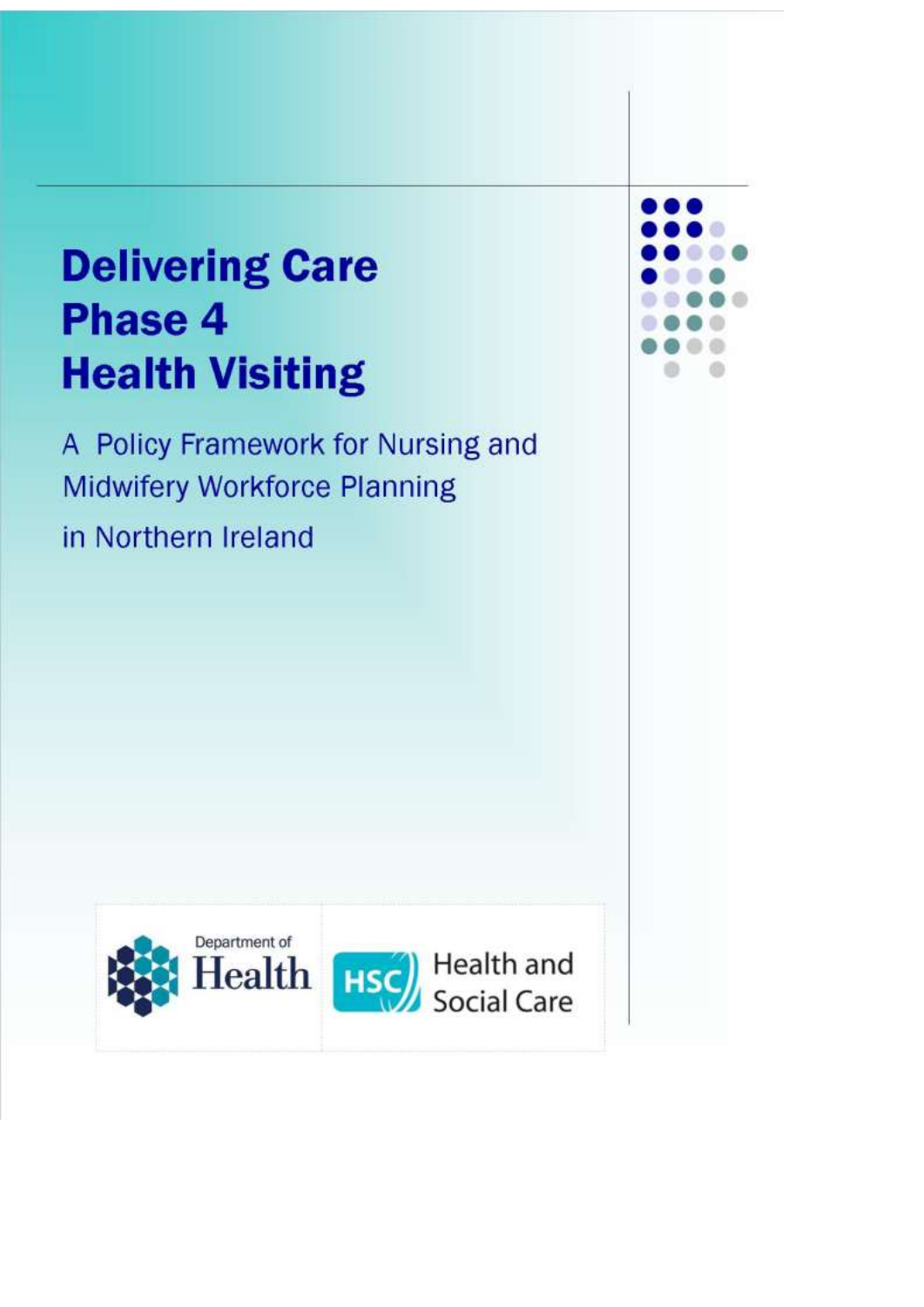# *Introduction*

Delivering Care aims to support the provision of high quality care which is safe and effective in hospital and community settings through the development of a framework to determine staffing ranges for the nursing and midwifery workforce in a range of major specialities. This paper provides a summary of Delivering Care Phase Four which focuses on the health visiting service.

The health visiting service is driven by the implementation of the Department of Health (DoH) Child Health Promotion Programme (CHPP). Health visitors work with families and communities using health promotion, prevention and early interventions in order to give every child the best start in life and address inequalities in health. The service works across all four thresholds of need as defined within the Hardiker Model:

- $\triangleright$  Level 1: Children aged 0-4 years in receipt of CHPP
- $\triangleright$  Level 2: Children and families who require additional support from the health visitor when a health need is identified
- Level 3: Identified as 'Children in Need' as defined within The Children (Northern Ireland) Order 1995
- $\triangleright$  Level 4: The most vulnerable children, ie on the Child Protection Register and/or Children 'Looked After'

Children may move across levels of need based on their vulnerability at a point in time. It is therefore necessary that health visitors have regular contact with families so that they can respond to identified health needs as early as possible.

# *Context*

The Northern Ireland (NI) health visiting workforce currently does not have the capacity to deliver the full universal CHPP (See Table 1) to all pre-school children and priority is therefore given to contacts in the first year of life and responding to complex child and family health needs. The service is also challenged by an aging demographic with 18 predicted retirements over the next eighteen months.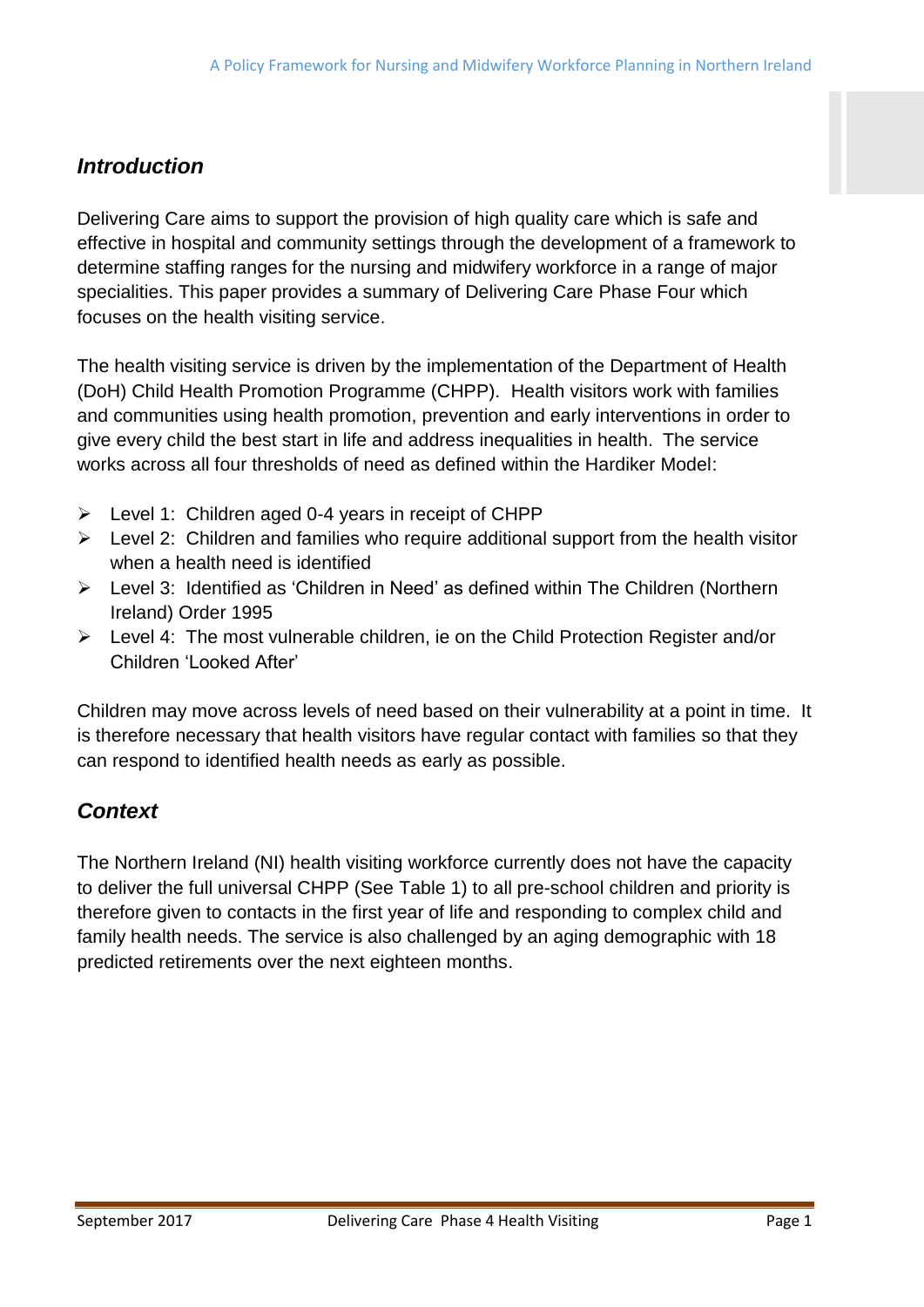| <b>CONTACT</b>    | <b>AGE</b>                 | <b>VENUE</b>                         |
|-------------------|----------------------------|--------------------------------------|
| Ante natal visit  | Post 28 weeks of pregnancy | Home                                 |
| New Birth Contact | between 10-14 days (age)   | Home                                 |
| 6-8 week contact  | 6-8 week contact           | Home                                 |
| 12 14 weeks       | 12-14 weeks                | Home                                 |
| 6-9 months        | 6-9 months                 | Home, clinic or community setting    |
| 1 year            | 1 year                     | Home                                 |
| $2-2.5$ years     | 2 year                     | Home                                 |
| over 3 years      | 3 year                     | Home, clinic or community setting    |
| 4 year pre-school | 4 year                     | Telephone call, clinic or home visit |

|  | Table 1: The Universal Child Health Promotion Programme Contacts |  |  |
|--|------------------------------------------------------------------|--|--|
|  |                                                                  |  |  |

Indicator of Performance data (DoH June 2016) indicates that 14% of seven CHPP contacts (excludes antenatal and 3+ year contacts) are not being delivered and this has remained the case from March 2015-2016. Contacts are frequently delivered in clinics rather than home settings. Additional investment is required if the full delivery CHPP programme is to be delivered in keeping with DoH policy and professional quality standards and the broader role of health visiting in public health realised.

Regional health visiting capacity was increased in November 2015 by 34.9 WTE health visitors and 6.8 WTE supervisors as a result of £1.7m investment and the availability of 56 students completing their health visitor course. This achieved average health visiting caseloads of 1 health visitor per 250 children although workforce pressures including funded vacancies persist. Forty six students commenced training in September 2016.

Health visitors have three key areas of work:

#### **1: Delivery of the Child Health Promotion Programme (CHPP) to all pre-school children and their families**

All children and families are entitled to receive nine Level 1 CHPP health visiting contacts (Table 1) and additional interventions at Level 2 where a health need is identified, for example, in response to postnatal depression, parenting and child development concerns, challenging behaviour, breastfeeding, healthy weight and nutrition, infant jaundice, feeding difficulties, attachment and bonding problems.

Prevention and early interventions through the effective delivery of the health visiting can lead to a reduction of demand on high cost services including general practitioners, paediatrics, CAMHS and allied health professionals as well as multidisciplinary/agency services required at Level 3 and Level  $4^1$ . Prevention and early interventions by public health nurses improve the long term health outcomes for children<sup>2</sup>.

 $\overline{\phantom{a}}$ <sup>1</sup> Department of Health, Sept, 2015, *Universal Health Visitor Reviews,* London DH

 $2$  Olds, D. L., Henderson, C. R., Tatelbaum, R., & Chamberlin, R. 1988. Improving the life course development of socially disadvantaged parents: A randomized trial of nurse home visitation. *American Journal of Public Health, 78, 1436–1445*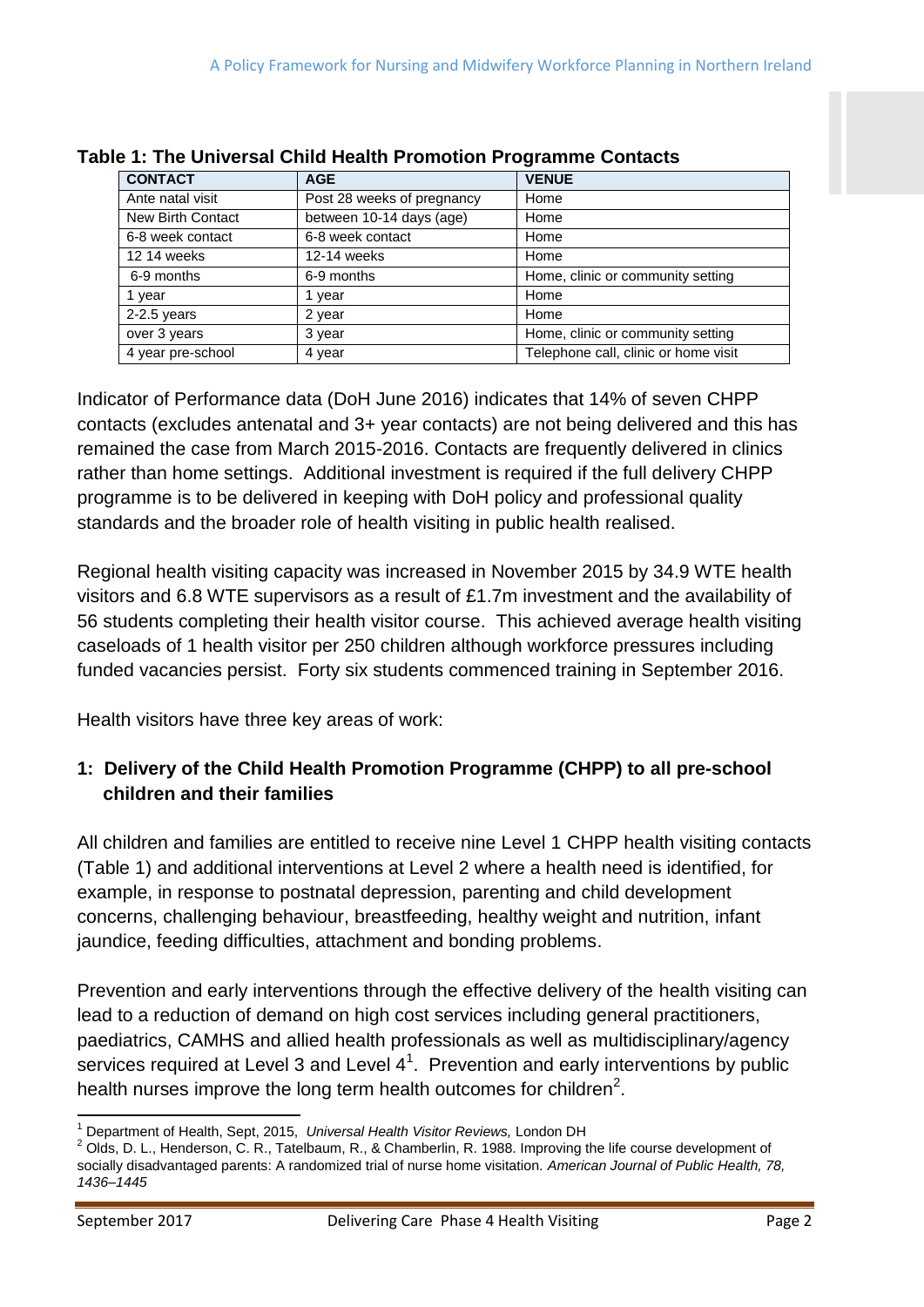#### **2: Responding to the children and families with identified health needs, including safeguarding needs, in partnership with other disciplines and agencies**

Responding to the health needs of children with complex and/or safeguarding needs is prioritised by health visitors given the detrimental consequences for those children with unresolved need or at risk of child abuse and neglect. The number of very vulnerable children and families requiring multidisciplinary support at Levels 3 and 4 has increased during the years when the health visiting workforce has reduced.

In 2015 $3$ :

- $\triangleright$  There were 23,834 children identified as 'in need' by social services childcare teams
- $\triangleright$  There were 28,420 domestic abuse incidents reported
- There were 2,875 children 'Looked After' of which 593 aged 0-4 years.

#### 3. **Population Health and Wellbeing**

Participation in public health initiatives allows health visitors to promote health and wellbeing through community development initiatives, parenting programmes and public health campaigns. Health visitors, registered with the Nursing and Midwifery Council as specialist community public health nurses, have a key role in working with others to improve public health and address the challenges of disadvantage and inequalities. This is in keeping with the Northern Ireland's Executive vision articulated within the aim, principles and themes of the Making Life Better strategic framework.

Public health practice is responsive to local need and the views of the public. This includes partnership working with voluntary/community groups, Sure Starts and Family Support Hubs, as well as responding to emerging issues such as childhood obesity, child sexual exploitation and refugees. The public health role has been adversely affected by insufficient health visiting capacity and needs to be developed if key strategic population priorities in relation to prevention and early intervention are to be achieved.

### *Evidence*

Determining an appropriate health visitor caseload size has been a complicated process due to the range of variables affecting children such as the child's developmental and health needs, environmental factors, parenting capacity, family and community resources and geographical factors.<sup>4</sup>

The limited research evidence available, and the views of health visitors and their managers across the five HSC Trusts, in relation to caseload size and skill mix, suggests that health visiting caseloads should vary depending on the level of need and inequalities

 $\overline{a}$ 

<sup>&</sup>lt;sup>3</sup> Please see: https://www.gov.uk/government/collections/statistics-children-in-need

<sup>4</sup> National Health Service England, 2014. *National Health Visiting Service Specification 2014/15*, NHS England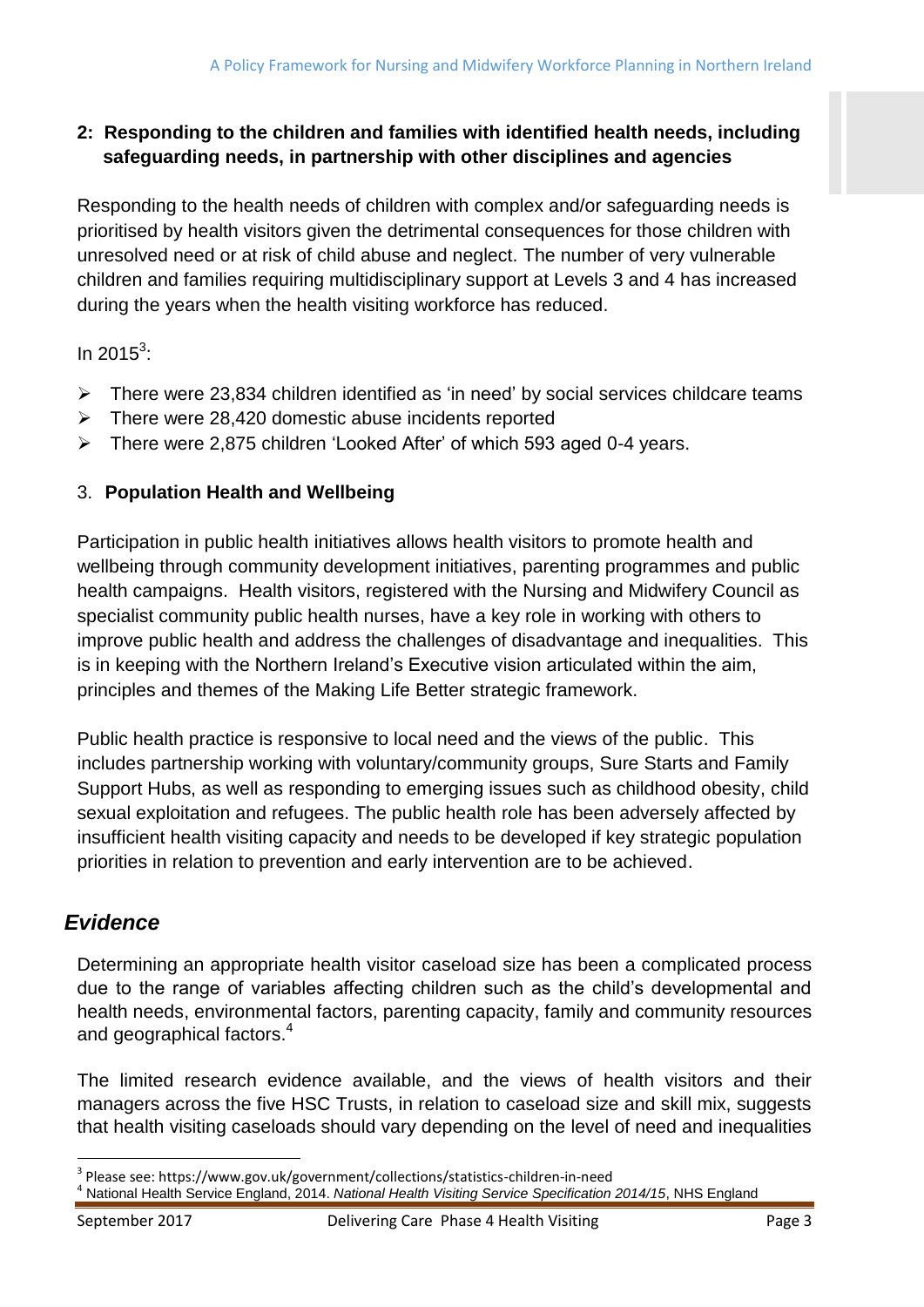experienced by those in receipt of the service. As a result of the deficit in health visitor numbers, 29% of health visitors report that caseloads are so large that they are losing track of vulnerable families<sup>5</sup>.

The importance of home visiting and early intervention cannot be over-emphasised. Families value a relationship with a trusted health professional<sup>6</sup>. Dr David Olds et al<sup>7</sup> provides evidence that home visiting interventions provided by highly skilled nurses can result in better outcomes for children and families and, indeed, society. In a YouGov survey, 76% of parents stated they wanted support and advice on child health and development specifically from a trained health visitor with up-to-date health care knowledge<sup>8</sup>.

A range of factors impact on demand for the health visiting service such as parenting styles and attitudes, increased caseload size, increasing levels of child and family poverty, family complexity, increasing mental health issues (infant, perinatal and adult) and families whose first language is not English.<sup>9</sup> There is strong evidence to support the important public health role that health visitors have in promoting child, family, community and population health $^{10}$ .

Research evidence has highlighted that when families live in areas of poverty and deprivation there are lower levels of breastfeeding, increased levels of smoking, higher risks of chronic disease and reduced health outcomes for children and these families need an enhanced service<sup>11</sup>. Evidence also shows that young children who have poor quality maternal/child relationship have 2.5 times higher rates of adolescence obesity<sup>12</sup>. The cost of perinatal mental health problems in the UK is £8.1 billion each year with nearly 72% of the cost relating to adverse impacts on the child rather than the mother<sup>13</sup>. Evidence from the National Childbirth Trust suggests that approximately 32% of mothers experience bonding problems<sup>14</sup> and of the 25,273 births in 2011, 2,527 women developed postnatal depression, the majority of which are mild to moderate, and are supported by primary care services including health visiting<sup>15</sup>.

 5 Family and Parenting Institute, 2008. *Health visitors – an endangered species*, London, FPI

<sup>6</sup> Regulation and Quality Improvement Authority, (2016*).Every Child Counts Regional Audit of the Child Health Promotion Programme,* Belfast RQIA

 $^7$  Olds, D. L., Henderson, C. R., Tatelbaum, R., & Chamberlin, R. 1988. Improving the life course development of socially disadvantaged parents: A randomized trial of nurse home visitation. *American Journal of Public Health, 78,* 

*<sup>1436–1445</sup>*. 8 YouGov survey on behalf of Family and Parenting Institute, 2007, 'Parents of Under 5s', The sample size totalled 5,422 respondents who were asked to tick all that applied for this question.

<sup>9</sup> Department of Health, 2011, *Health Visitor Implementation Plan 2011–15*, London DH

<sup>&</sup>lt;sup>10</sup> Olds, D. L., Henderson, C. R., Tatelbaum, R., & Chamberlin, R. 1988. Improving the life course development of socially disadvantaged parents: A randomized trial of nurse home visitation. *American Journal of Public Health*, 78, 1436–1445

<sup>11</sup> HM Government, 2010, *Healthy Lives, Healthy People: Our strategy for Public Health in England*, HMSO

<sup>12</sup> Joseph Rowntree Foundation, 2007*. Parenting and Outcomes for Children*, Joseph Rowntree Foundation

<sup>&</sup>lt;sup>13</sup> London School of Economics and Centre for Mental Health, Bauer, A. Parsonage, M. Knapp, M. Lemmi, V. Adelaja,

B. 2014, *The costs of perinatal mental health problems*, London, Centre for Mental Health

https://www.nct.org.uk/press-release/difficulties-baby-bonding-affects-third-uk-mums <sup>15</sup> http://www.publichealth.hscni.net/sites/default/files/IMH%20Plan%20April%202016\_0.pdf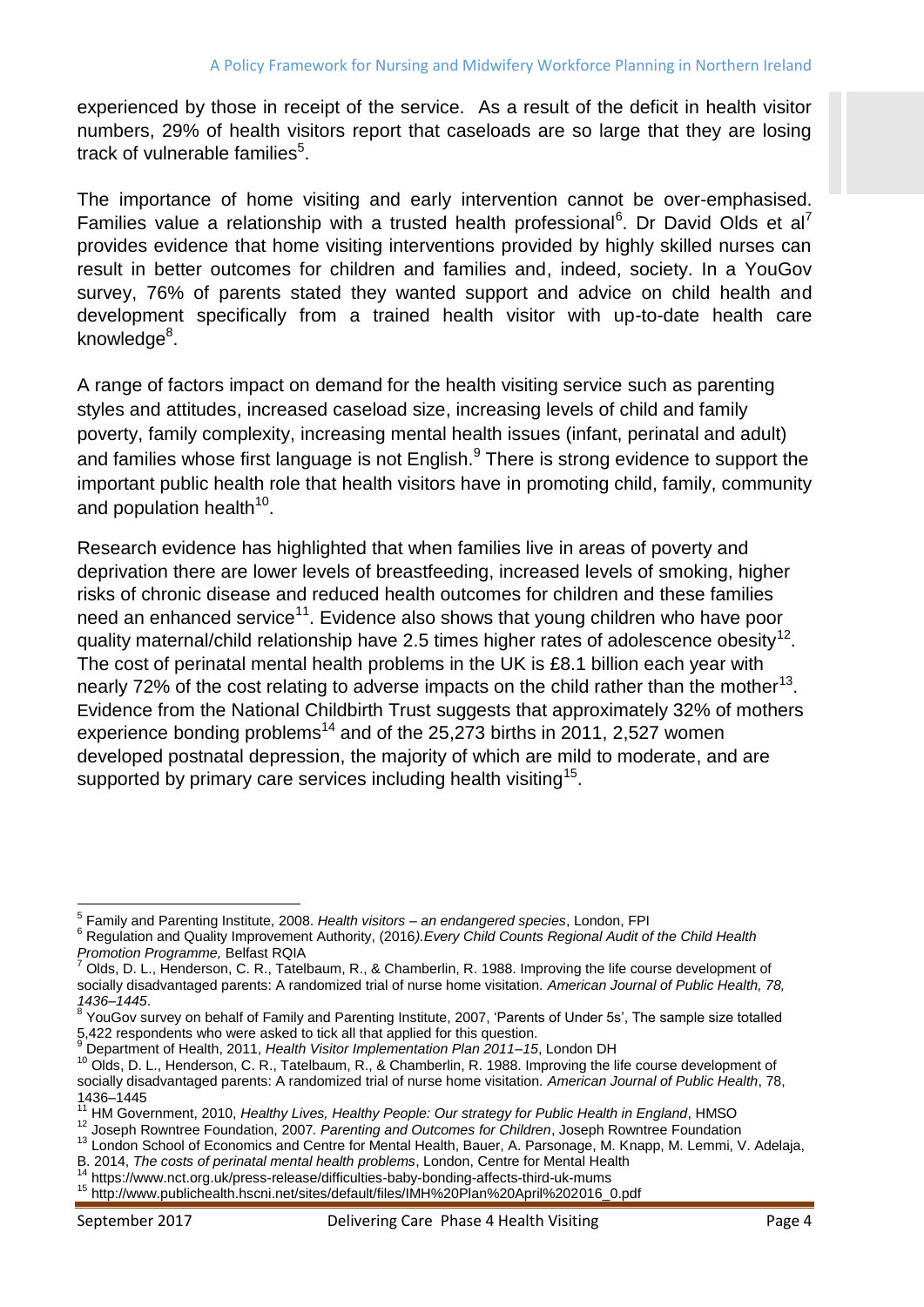# *Key Drivers*

The model proposed in this paper provides a flexible, considered approach to determining health visiting staffing establishments within a changing model of provision so as to achieve outcomes in keeping with the *Transforming Your Care<sup>16</sup> , Making Life Better<sup>17</sup>* the Delivering Social Change **Early Intervention Transformation Programme** and *Healthy Futures* <sup>18</sup>strategies. These strategies and programmes place emphasis on the need to give every child the best start in life and the importance of encouraging and facilitating healthy living.

# *Benchmarking*

Workforce benchmarking provides an opportunity to make comparison with workforces in other countries and health authorities. Relevant information has been taken from official government websites for England, Wales and Scotland in order to benchmark the NI health visiting service with other regions in the United Kingdom (UK) (July 2016). Benchmarking indicates that the NI health visiting service has a lower ratio of health visitors per 0-4 year old population than either England or Scotland.

**Northern Ireland:** The health visiting service following additional investment in November 2015 is commissioned on the basis of one health visitor WTE: 250 children

**Scotland:** 1 WTE : 221 children – there is an investment plan in place to achieve approximately 1:160 ratio (1316 WTEs for 291,174 0-4yrs + 2015 investment plan underway to achieve 500 additional  $HVs$ <sup>19</sup>

**England:** 1 WTE : 238 with investment plan to achieve an additional 4200 HVs (11,955 WTE HVs: 2,847,332 births over 4 years 2011-14).

There is however significant regional variation<sup>20</sup>:

- Doncaster 1:160
- Sunderland 1:190

Manchester 1:225

- Hull 1:199
- Surrey 1:570 Coventry 1:597
- Note that in relation to **Wales:** Information is not readily available on caseloads. However, it is understood that health visitors providing the Flying Start programme to vulnerable families should not have a caseload in excess of 110 children (Welsh Assembly) $^{21}$ .

 $\overline{\phantom{a}}$ <sup>16</sup> Department of Health Social Services and Public Safety/Health and Social Care Board. 2011. *Transforming Your Care. A Review of Health and Social Care in Northern Ireland*. Belfast, DHSSPS.

<sup>17</sup> Department of Health Social Services and Public Safety/Health and Social Care Board*, 2014, Making Life Better 2013 – 2023,* Belfast, DHSSPS.

<sup>18</sup> Department of Health Social Services and Public Safety, 2010. *Healthy Futures 2010-2015,* Belfast, DHSSPS.

<sup>19</sup> http://news.scotland.gov.uk/News/500-new-health-visitors-ddc.aspx

<sup>20</sup> Conservative Research Department, 2011, Helping New Families

<sup>21</sup> http://www.childreninwales.org.uk/our-work/early-years/flying-start-network/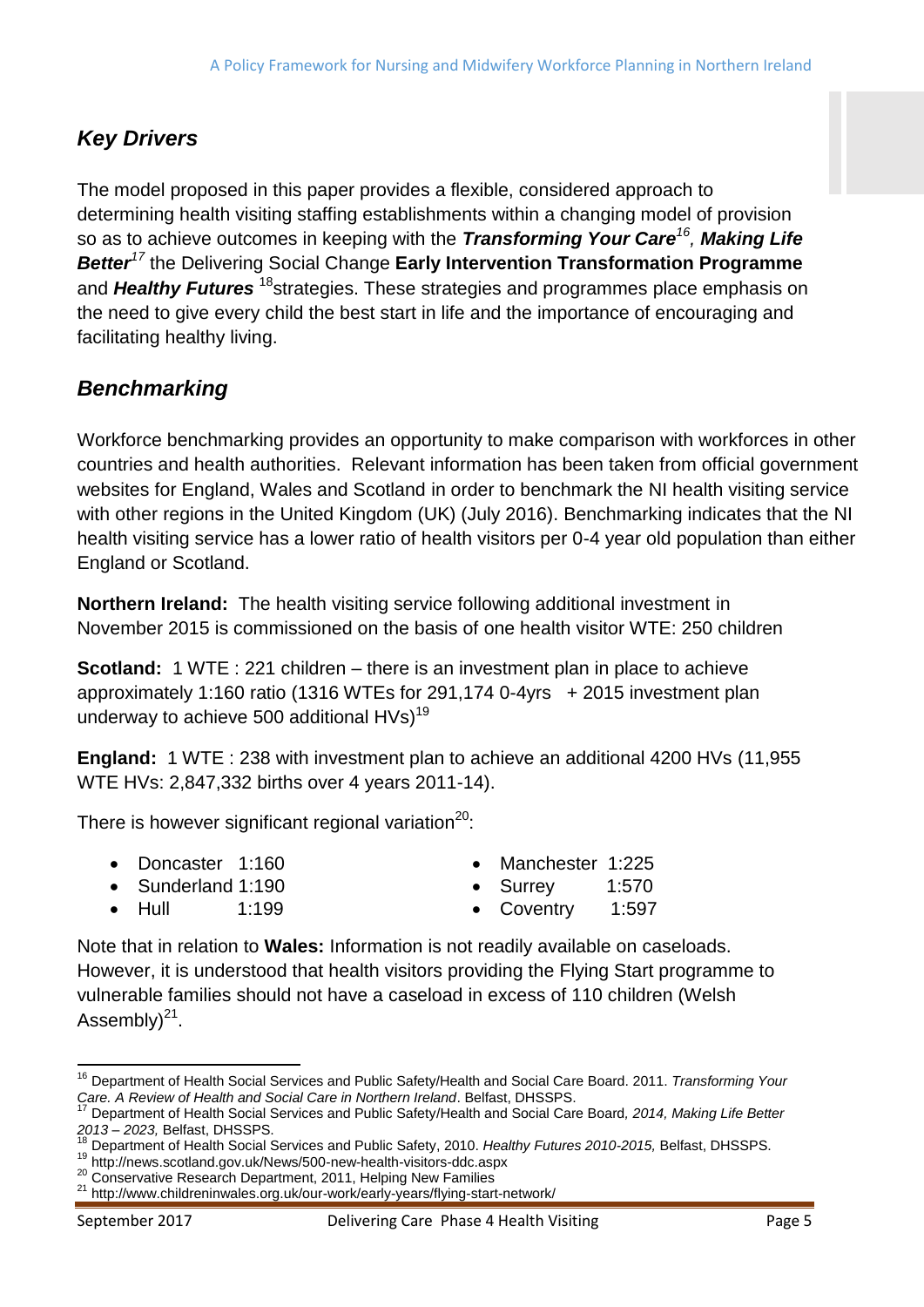#### **Staffing Model**

Application of the Delivering Care Framework Phase 4, including benchmarking, the development of a caseload weighting system for health visiting service (eCAT) and CHPP compliance monitoring, has resulted in a recommendation that there should be a regional average one WTE health visitor per 180 children aged 0-4 years old with a skill mix of 90% registered staff and 10% non-registered staff. The proposed staffing ratio allows for one session per WTE health visitor to be allocated to public health activities over and above those required to deliver the core child health promotion programme.

Evidence from professional bodies in relation to caseload size and the opinion of health visitor service managers and practitioners in Northern Ireland suggests that universal health visiting caseloads should range from one WTE health visitor : 100 - 225 children. This range allows caseload sizes to vary in order that there is a higher level of health visiting contacts where demographic, deprivation, local challenges and specific health needs of families require this.

In 2009, a regional steering group was set up to develop, test and pilot a 'health visiting caseload weighting tool' in order to define a 'busy but fair' health visiting caseload. The development of this tool, including the electronic version eCAT, has been informed by the views of health visitors and health visiting service managers; evidence available on health visiting caseloads; the need for a caseload weighting system that is sensitive to the complexity of health visiting practice and demographic variables; the role of health visiting services across Hardiker levels of need; the views of national and local experts, and, the opinions and experiences of health visiting teams in all five Health and Social Care Trusts. The caseload weighting tool has been piloted and tested using all caseloads held by health visitors in NI and is considered by the workforce to be effective and useful.

The caseload tool uses a scoring matrix based on the Hardiker Level of Need and demand on the health visiting service and an optimal caseload weighting score. The most complex family circumstances requiring a frequent visiting pattern are allocated the highest score. Children receiving the core CHPP programme only receive the lowest score. To create a caseload score the total score allocated to children receiving the CHPP and families receiving additional interventions are divided by the health visitor's available caseload hours. **The optimal caseload score for a 'busy but fair' caseload is 16.** The appropriateness of this score is being tested during 2016/17.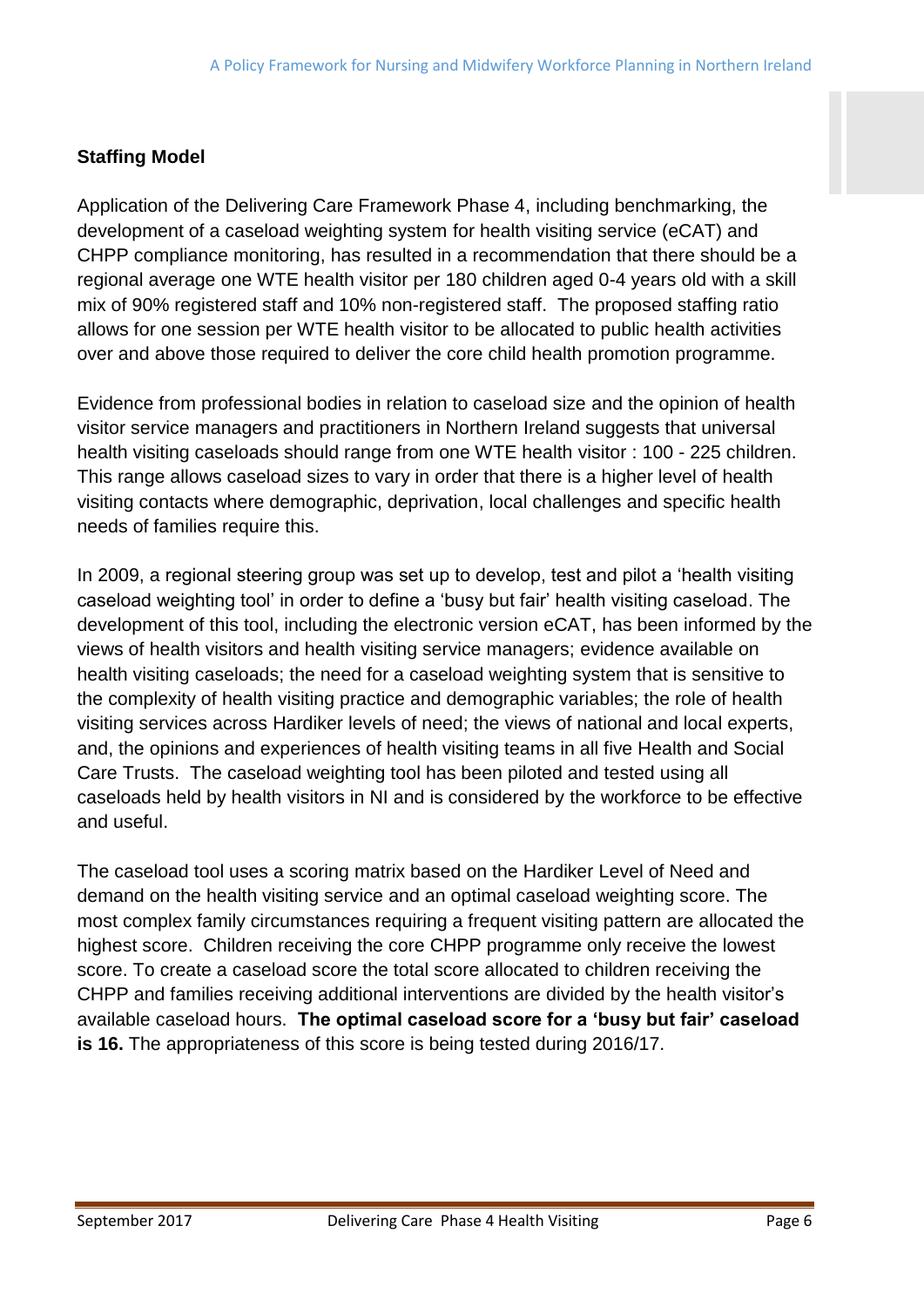The average caseload score in Northern Ireland is 21.18 (April 2016) (see Table 2).

| Table 2: Health Visitor Caseload Weighting Scores April 2016 |               |               |               |               |               |        |
|--------------------------------------------------------------|---------------|---------------|---------------|---------------|---------------|--------|
|                                                              | <b>HSCT A</b> | <b>HSCT B</b> | <b>HSCT C</b> | <b>HSCT D</b> | <b>HSCT E</b> | Region |
| <b>Caseload Score</b>                                        | 20.7          | 20            | 24.2          | 20.5          | 20.5          | 21.18  |
| <b>April 2016</b>                                            |               |               |               |               |               |        |

The application of the caseload scoring matrix supports local management of a HSC Trust health visiting service. The size of any given caseload within an optimal score of 16 may fluctuate depending on the levels of need within the caseload.

#### **Skill Mix**

The Delivering Care Phase 4 Framework will facilitate a regional approach to the use of skill mix within health visiting teams. 90% of practitioners in the health visiting service will be registered nurses on the NMC register and 10% will be non-registered child health assistants.

The 90% of registered nurses will be made up of **a minimum of 85% health visitors** who are required to take responsibility for health visiting caseloads aligned to general practitioner practices and **a maximum of 5% Band 5 Public Health nurses** who will work with the supervision of a health visitor. This reflects the public and professional view that the CHPP offers an opportunity for parents to benefit from a relationship with a trusted and highly skilled public health practitioner who is accessible to them and that there is a need to develop an evidence base about the role and effectiveness of staff nurses within health visiting teams.

**Child health assistants (Band 3)** will deliver family health interventions delegated and supervised by a Health Visitor. They will also provide support to ensure the service is efficiently delivered and information for the purpose of an outcomes based accountability framework is available and reported.

**One supervisory WTE team leader/manager** (who does not hold a caseload) is required per 12 health visitors (WTE). Health visitors will provide supervision to nonregistered staff.

**One Band 7 practice teacher per 16 health visitors** is required to teach up to two student health visitors on placement; to facilitate other student placements within the team/HSCT and to promote a learning culture within the health visiting service. The practice teacher will have their caseload reduced to reflect one day per week allocated to teaching and learning that is not available to working with children and families in their caseload.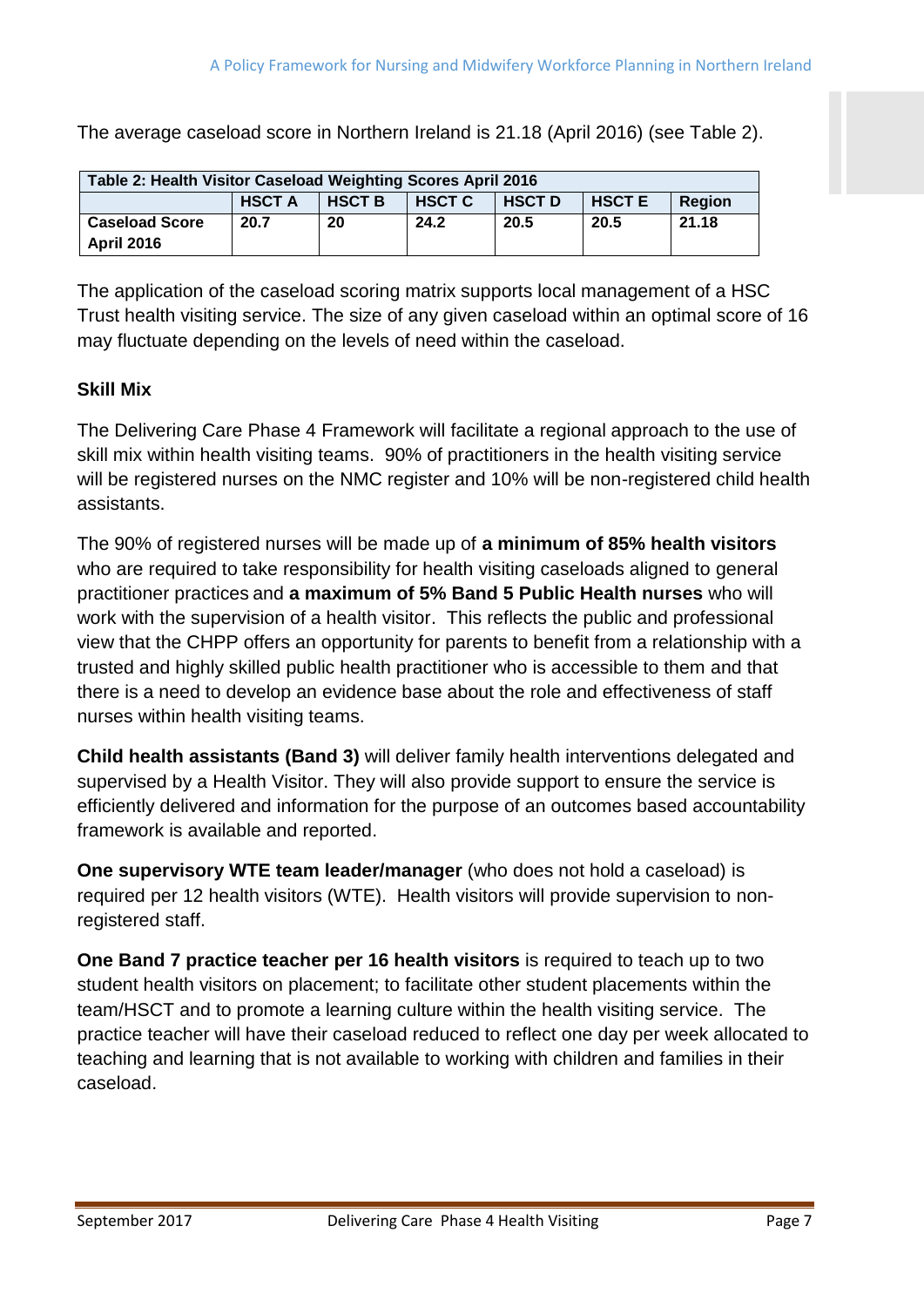## *Influencing Factors*

There are a number of factors that need to be considered by service managers and teams when determining local health visiting staffing levels (Table 3).

| <b>Influencing Factors</b>              | Impact of staffing                                                                                                                                                                                                                                                                                                                                                                                                                                                                                                          |
|-----------------------------------------|-----------------------------------------------------------------------------------------------------------------------------------------------------------------------------------------------------------------------------------------------------------------------------------------------------------------------------------------------------------------------------------------------------------------------------------------------------------------------------------------------------------------------------|
| Workforce                               | Number of part time staff<br>≻<br>Availability of skill mix opportunities<br>$\blacktriangleright$<br>Recruitment affected by student HV numbers<br>≻<br>Age and experience profile – ratio of recently qualified and<br>⋗<br>experienced HVs                                                                                                                                                                                                                                                                               |
| Environment and support                 | Geographical location (rural/urban)<br>➤<br>Clinic, school & community facilities<br>$\blacktriangleright$<br>GP alignment and local partnership arrangements<br>$\blacktriangleright$<br>Population profile (e.g. demography, deprivation, BME)<br>$\blacktriangleright$<br>Interface with other services e.g. FNP, Sure Starts, Family<br>➤<br>Support Hubs, Child Development Clinics, social work<br>Lone working<br>$\blacktriangleright$<br>$\triangleright$ Team Size<br>Access to technology<br>≻                   |
| Activity                                | All 4 Hardiker Levels of Need: Caseload Scoring Range 100-<br>≻<br>225<br>Uni-disciplinary, multi-disciplinary & interagency health plans<br>➤<br><b>Child Health Promotion Programme</b><br>≻<br>Population and public health initiatives<br>≻<br>Involvement in service developments and risk management<br>$\blacktriangleright$<br>Supporting pre/post-registration students<br>$\blacktriangleright$                                                                                                                   |
| Professional regulatory<br>requirements | Delegation to Public Health Staff Nurses and Child Health<br>➤<br><b>Assistants</b><br>Supervision of Public Health Staff Nurses and Child Health<br>≻<br>Assistants<br>Mentorship and supervision including safeguarding children<br>$\blacktriangleright$<br>supervision<br>Revalidation and time allocated to support HV in their practice,<br>$\blacktriangleright$<br>supervision, preceptorship are regulatory standards that are<br>incorporated into the planned and unplanned absence<br>allowance of 24% for N.I. |

**Table 3: Influencing Criteria** 

The final staffing for health visiting teams in each HSC Trust will be agreed following a discussion with the Trust Workforce Lead, Health Visiting Head of Service, Public Health Agency (PHA) Public Health Nurse Consultant and Commissioning Nurse Consultant.